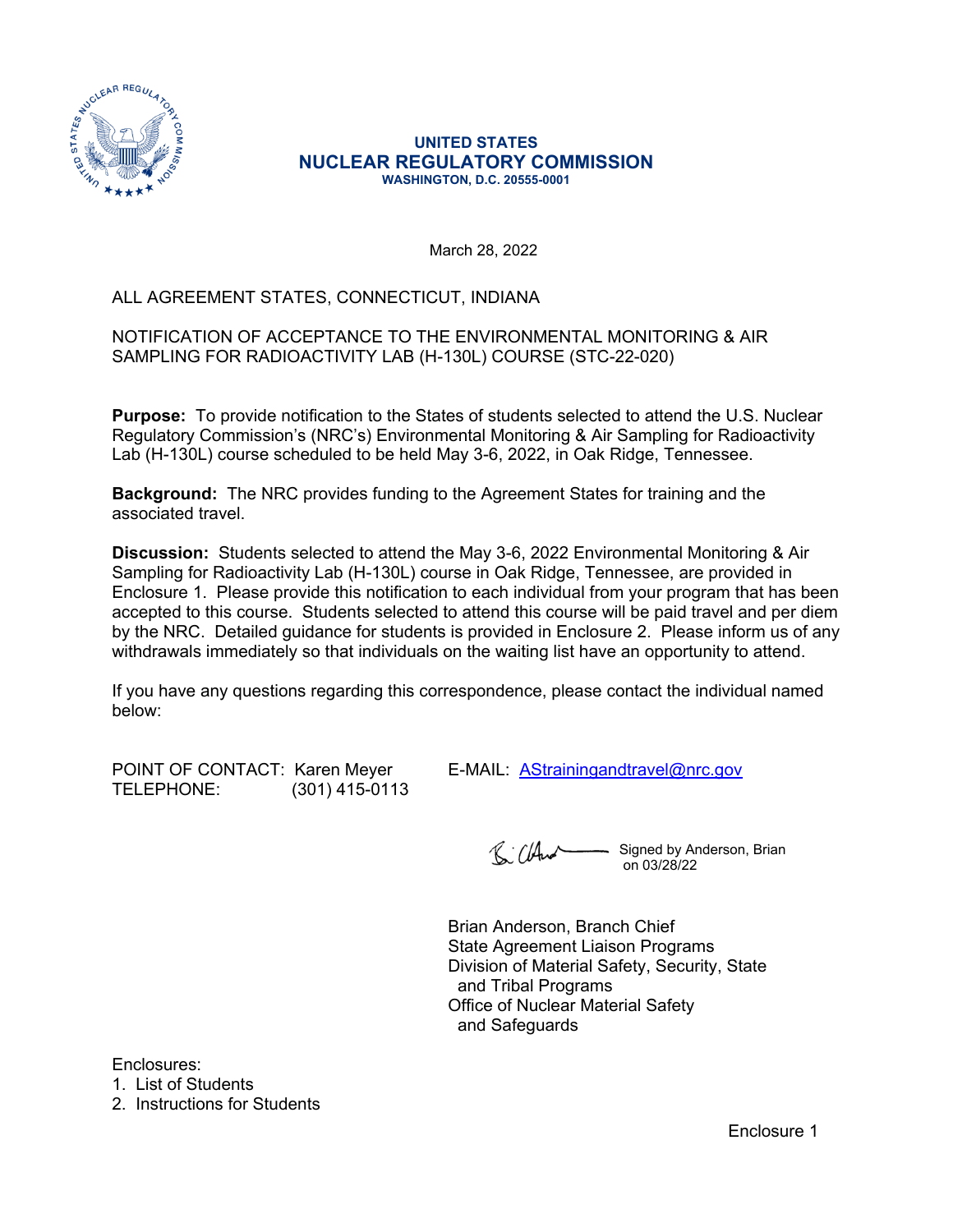# **ENVIRONMENTAL MONITORING & AIR SAMPLING FOR RADIOACTIVITY LAB (H-130L)**

May 3-6, 2022 Oak Ridge, Tennessee

| <b>STATE</b>       | <b>PARTICIPANT</b>           |  |  |
|--------------------|------------------------------|--|--|
| <b>CALIFORNIA</b>  | <b>Frank Spinardi</b>        |  |  |
|                    | <b>Carlin Harkness</b>       |  |  |
| <b>CONNECTICUT</b> | Daren Strickland             |  |  |
| <b>FLORIDA</b>     | <b>Monroe Cooper</b>         |  |  |
| <b>IOWA</b>        | Derek Elling                 |  |  |
| <b>NEW JERSEY</b>  | Sarah Sanderlin              |  |  |
|                    | <b>Christopher Giaquinto</b> |  |  |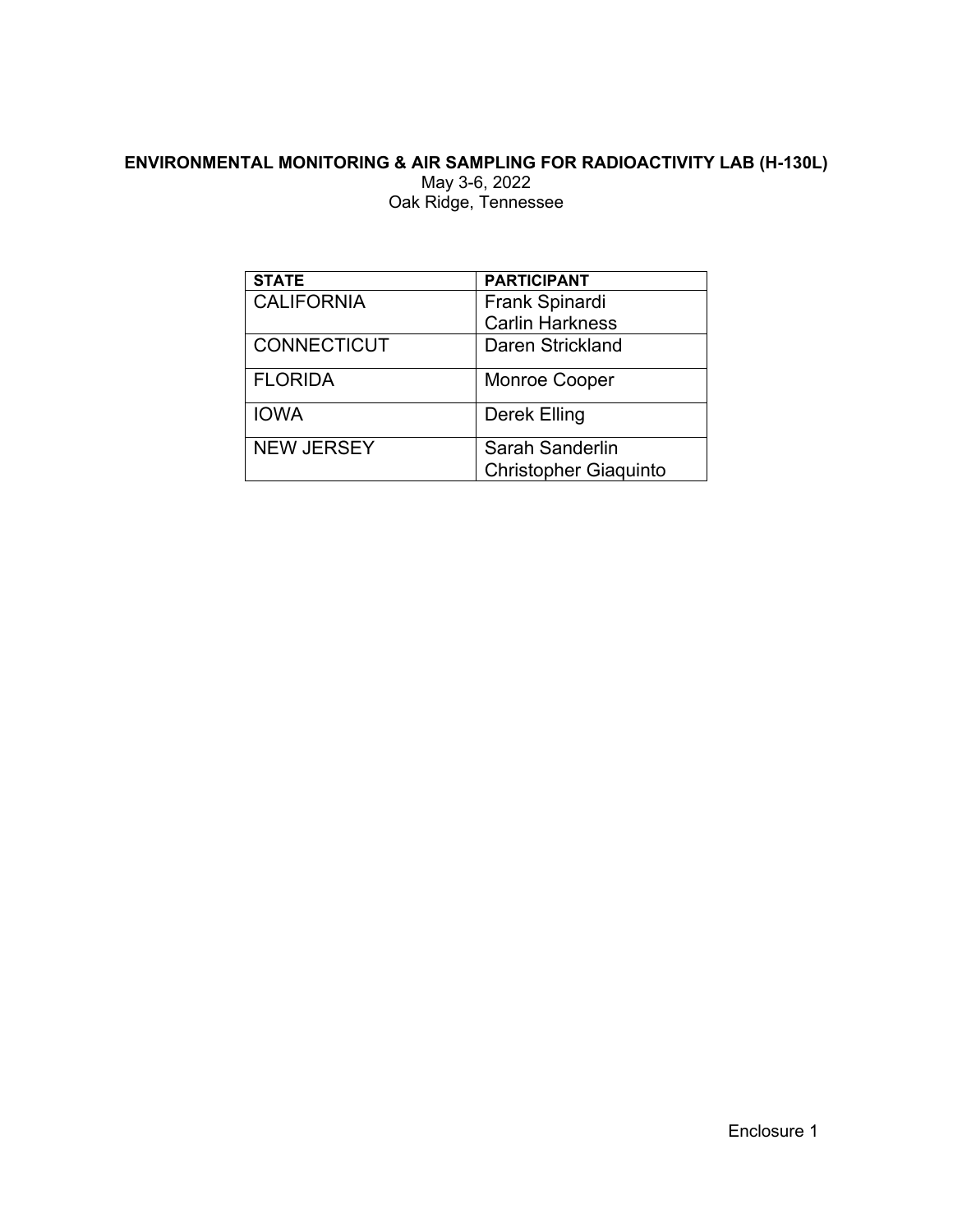### **INSTRUCTIONS TO STUDENTS**

**ACCEPTANCE:** Individuals listed in Enclosure 1 have been accepted for participation in the Environmental Monitoring & Air Sampling for Radioactivity Lab (H-130L) course. This course is scheduled to be presented May 3-6, 2022, provided by instructors from Oak Ridge Associated University staff at ORAU's Professional Training Programs training facility located at 1299 Bethel Valley Road, Building SC-1, Annex, Oak Ridge, TN 37830. Students must be a U.S. citizen to have access to the Oak Ridge training site. Foreign students must contact Ms. Kristy Mashburn, [Kristy.Mashburn@orau.org](mailto:Kristy.Mashburn@orau.org), immediately for guidance.

As a reminder, each student must complete the Environmental Monitoring & Air Sampling for Radioactivity Lab (H-130S) self-study course prior to attending the Lab course. You must complete no later than April 8th or you will be automatically withdrawn from this offering.

**COURSE:** Please see our web site,<https://scp.nrc.gov/training.html>for the tentative course schedule and note that the course begins at 8:00 a.m. EDT on Tuesday, May 3rd and ends at 1:00 p.m. EDT on Friday, May 6th.

**LODGING AND TRAVEL:** Please plan to arrive on Monday, May 2nd and depart on Friday, May 6th. Students must make their own lodging and travel arrangements. If there are no flights available that would allow you to arrive home before midnight on Friday, May 6th, you may elect to depart on Saturday, May 7th. In this event, NRC will provide reimbursement for hotel on Friday night and per diem on Saturday. If traveling by air, please contact El Sol Travel at 844-244-6694 for airline reservations and indicate that the travel is "Invitational" for the NRC. Please select a fully refundable government fare if one is available and make sure that El Sol Travel correctly direct bills your flight to the NRC. If the need arises and you must make a change, contact Karen Meyer at (301) 415-0113.

Please complete the Travel Application Form which will be provided to you and submit to [AStrainingandtravel.Resource@nrc.gov](mailto:AStrainingandtravel.Resource@nrc.gov), at your earliest opportunity, but no later than Friday, April 15th. Individuals should request the Federal government rate at the hotels. The per diem for Oak Ridge, TN \$102 for hotel and \$64 for meals and incidentals. The first and last day of travel is calculated at 75 percent. Students are responsible for their own transportation between the hotel and the training center. If you are authorized to drive, the Federal mileage reimbursement is .585 cents per mile. Rental cars are **not** authorized for reimbursement.

In addition, you will need complete the attached voucher for reimbursement upon return from travel by May 20th. Review the itemized list for accuracy, including hotel, hotel tax and any additional authorized expenses. Then print, sign, scan, and e-mail back to me as one document with your hotel, flight receipt, and any other receipts over \$75.

Further instructions, including course schedule, will be provided via email to selected students.

Specific questions about the course can be sent directly to the NRC's Course Manager, Jeff Griffis [\(jeff.griffis@nrc.gov\)](mailto:jeff.griffis@nrc.gov).